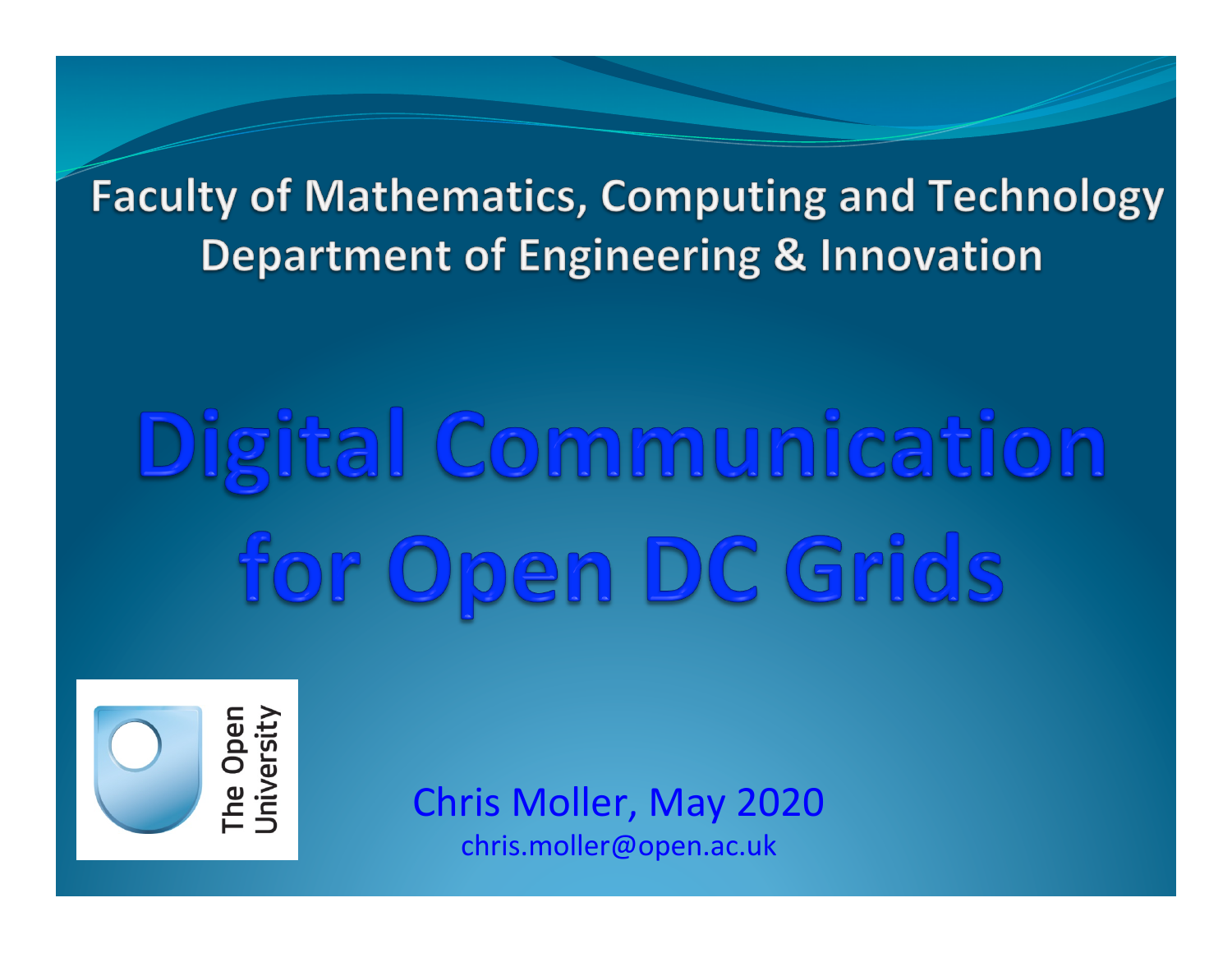# The Open<br>University

#### Arguments against digital comms in the Developing World

- With no comms, debugging only needs a multimeter
	- With comms, a very patient help desk! (logic analyser is unrealistic)
- Digital protocols keep changing
	- The cleverer they are, the harder it is to ensure backwards compatibility (which is an absolute requirement!)
- To a person with no education, a smart system is unpredictable and impossible to understand
- An *Open* grid must permit anyone to connect anything, if there is sufficient power
	- A protocol to disable an unsafe system *will* be subverted!
- I'm not saying stay dumb, but these issues must be understood *and addressed*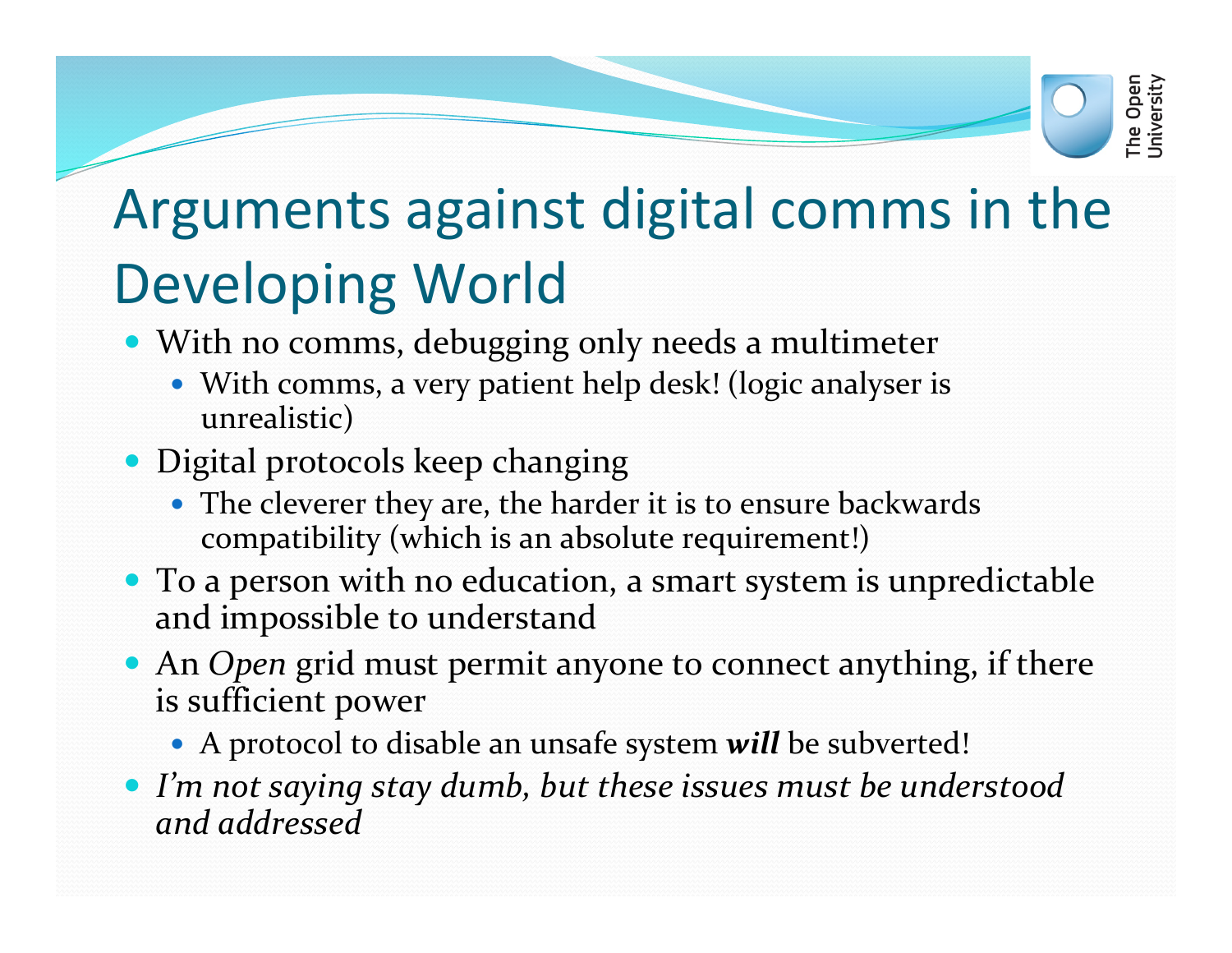### Early smart grid questions

- What are we trying to achieve?
	- Grid electrical stability  $(\mu S mS)$ ?
	- Rapid fault isolation (mS)?
	- Implementation of an energy management strategy?
		- Energy reservation for fixed-cycle and despatchable loads (secs-hours)?

The Open<br>Jniversity

- Commercial objectives?
	- Metering, billing, access restrictions, PAYG? (secs)
- Demand-side Power management? (secs)
	- How to explain to an uneducated user?
- Remote management?
	- Monitoring, reporting (read-only)?
	- Control (read/write)?? -> User distrust
- We are likely to need different physical layer solutions for different functions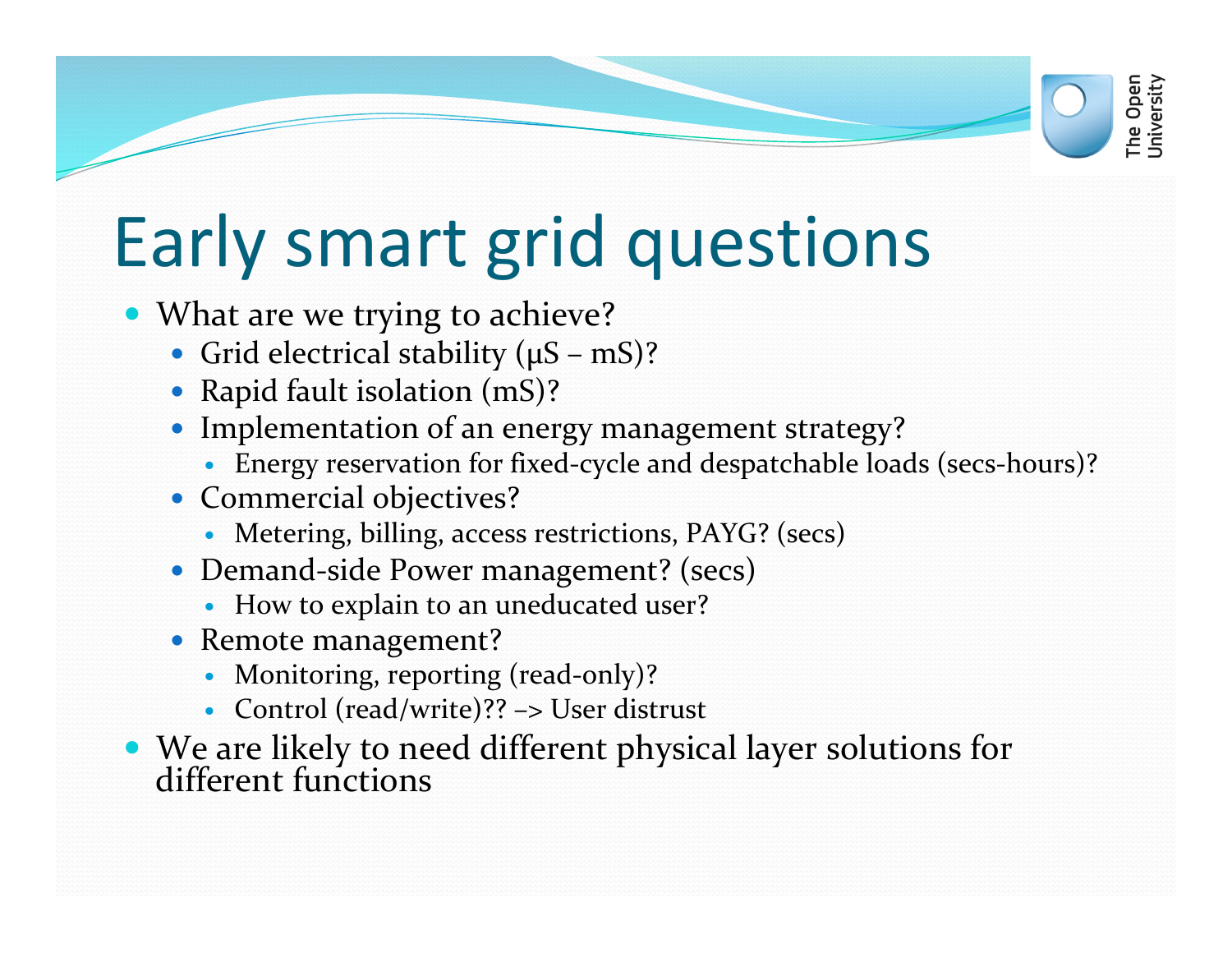# Physical Layer choices

- Wiring simplicity
	- Easier to control manufacturing environment than electrician in the field

The Open<br>Jniversity

- In-band or out-of-band?
	- If OOB, wired or wireless? (is this a binary choice?)
- Compatibility with all existing systems with which it might have to co-exist
- Controlling the boundaries between control domains
- Bandwidth, latency, error correction required
- Requirement for operation during power failure, short-circuit, black start
- Radio interference (causing, immunity to)
- Energy efficiency (low-power with high noise-immunity)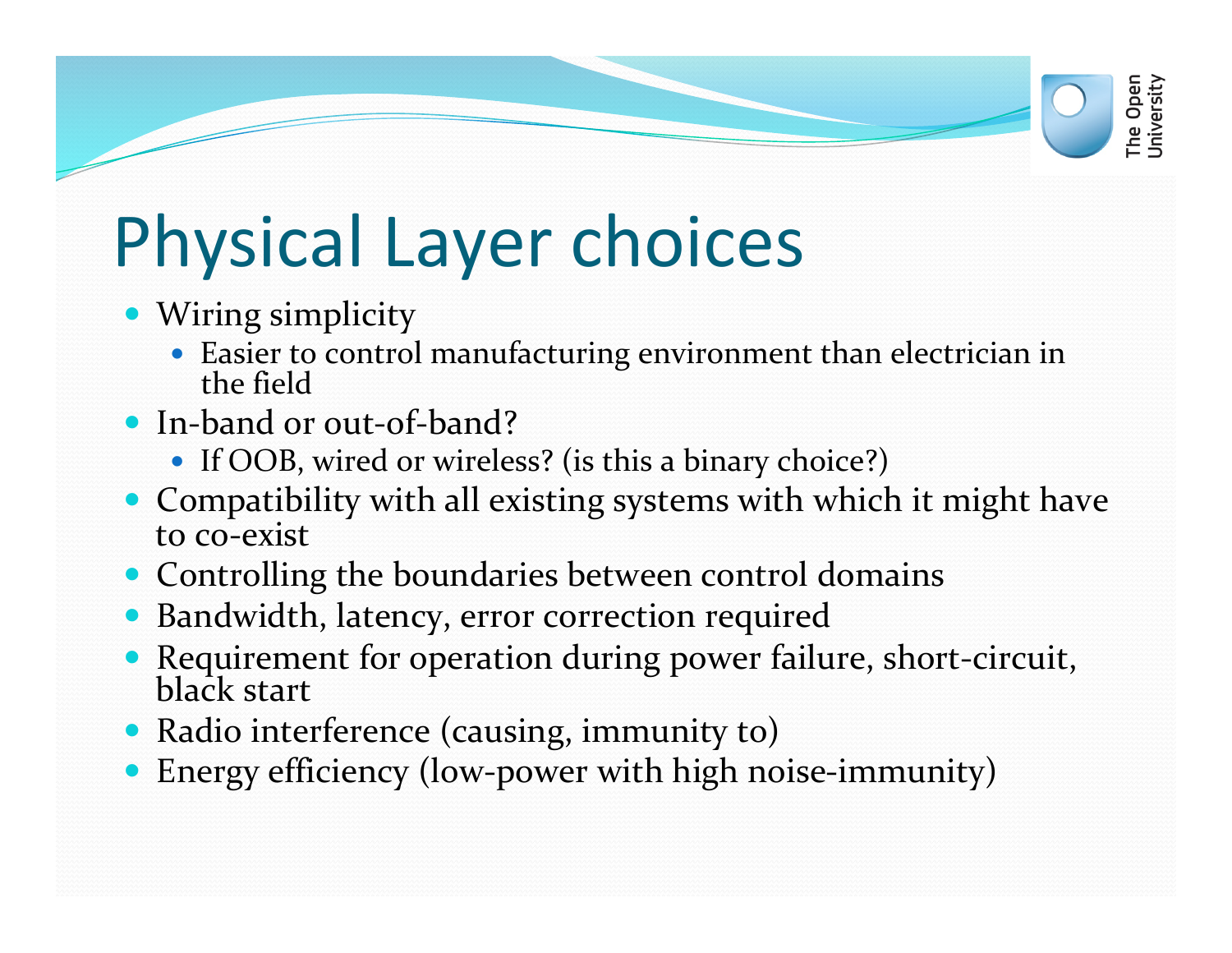#### My recommendations

- Signalling only between power sources and storage
	- Optionally for energy management to despatchable/ schedulable loads and rented PAYG, but dumb loads are fine
- Behaviour of the system must be extremely easy for uneducated people to understand (no manual!)
	- The absolute minimum of intelligence necessary to ensure a reliable system
		- If something turns off using comms  $-$  for any reason at all  $-$  it must be extremely easy for an uneducated user to understand why, and what the penalty will be if they defeat it